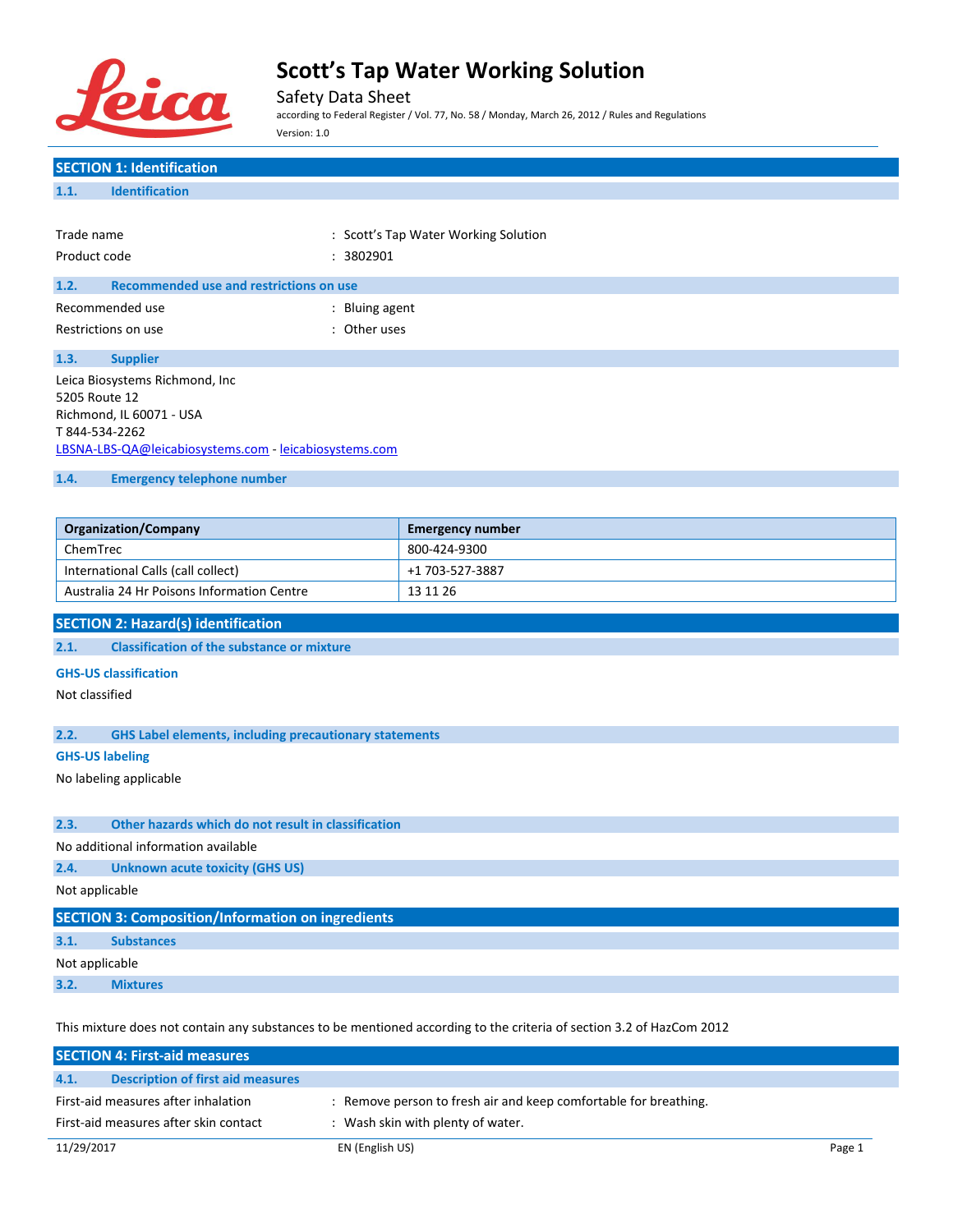## Safety Data Sheet

| according to Federal Register / Vol. 77, No. 58 / Monday, March 26, 2012 / Rules and Regulations |                                                                                                                                                              |
|--------------------------------------------------------------------------------------------------|--------------------------------------------------------------------------------------------------------------------------------------------------------------|
| First-aid measures after eye contact                                                             | : Rinse eyes with water as a precaution.                                                                                                                     |
| First-aid measures after ingestion                                                               | : Call a poison center/doctor/physician if you feel unwell.                                                                                                  |
| 4.2.<br>Most important symptoms and effects (acute and delayed)                                  |                                                                                                                                                              |
| No additional information available                                                              |                                                                                                                                                              |
| 4.3.<br>Immediate medical attention and special treatment, if necessary                          |                                                                                                                                                              |
| Treat symptomatically.                                                                           |                                                                                                                                                              |
| <b>SECTION 5: Fire-fighting measures</b>                                                         |                                                                                                                                                              |
| 5.1.<br>Suitable (and unsuitable) extinguishing media                                            |                                                                                                                                                              |
| Suitable extinguishing media                                                                     | : Water spray. Dry powder. Foam. Carbon dioxide.                                                                                                             |
| 5.2.<br>Specific hazards arising from the chemical                                               |                                                                                                                                                              |
| Reactivity                                                                                       | : The product is non-reactive under normal conditions of use, storage and transport.                                                                         |
| 5.3.<br>Special protective equipment and precautions for fire-fighters                           |                                                                                                                                                              |
| Protection during firefighting                                                                   | : Do not attempt to take action without suitable protective equipment. Self-contained<br>breathing apparatus. Complete protective clothing.                  |
| <b>SECTION 6: Accidental release measures</b>                                                    |                                                                                                                                                              |
| 6.1.<br>Personal precautions, protective equipment and emergency procedures                      |                                                                                                                                                              |
| 6.1.1.<br>For non-emergency personnel                                                            |                                                                                                                                                              |
| <b>Emergency procedures</b>                                                                      | : Ventilate spillage area.                                                                                                                                   |
| 6.1.2.<br>For emergency responders                                                               |                                                                                                                                                              |
| Protective equipment                                                                             | Do not attempt to take action without suitable protective equipment. For further<br>information refer to section 8: "Exposure controls/personal protection". |
| 6.2.<br><b>Environmental precautions</b>                                                         |                                                                                                                                                              |
| Avoid release to the environment.                                                                |                                                                                                                                                              |
| 6.3.<br>Methods and material for containment and cleaning up                                     |                                                                                                                                                              |
| Methods for cleaning up                                                                          | : Take up liquid spill into absorbent material.                                                                                                              |
| Other information                                                                                | : Dispose of materials or solid residues at an authorized site.                                                                                              |
| 6.4.<br><b>Reference to other sections</b>                                                       |                                                                                                                                                              |
| For further information refer to section 13.                                                     |                                                                                                                                                              |
| <b>SECTION 7: Handling and storage</b>                                                           |                                                                                                                                                              |
| 7.1.<br><b>Precautions for safe handling</b>                                                     |                                                                                                                                                              |
| Precautions for safe handling                                                                    | : Ensure good ventilation of the work station. Wear personal protective equipment.                                                                           |
| Hygiene measures                                                                                 | : Do not eat, drink or smoke when using this product. Always wash hands after handling the<br>product.                                                       |
| 7.2.<br>Conditions for safe storage, including any incompatibilities                             |                                                                                                                                                              |
| Storage conditions                                                                               | : Store in a well-ventilated place. Keep cool.                                                                                                               |
| <b>SECTION 8: Exposure controls/personal protection</b>                                          |                                                                                                                                                              |
| 8.1.<br><b>Control parameters</b>                                                                |                                                                                                                                                              |

No additional information available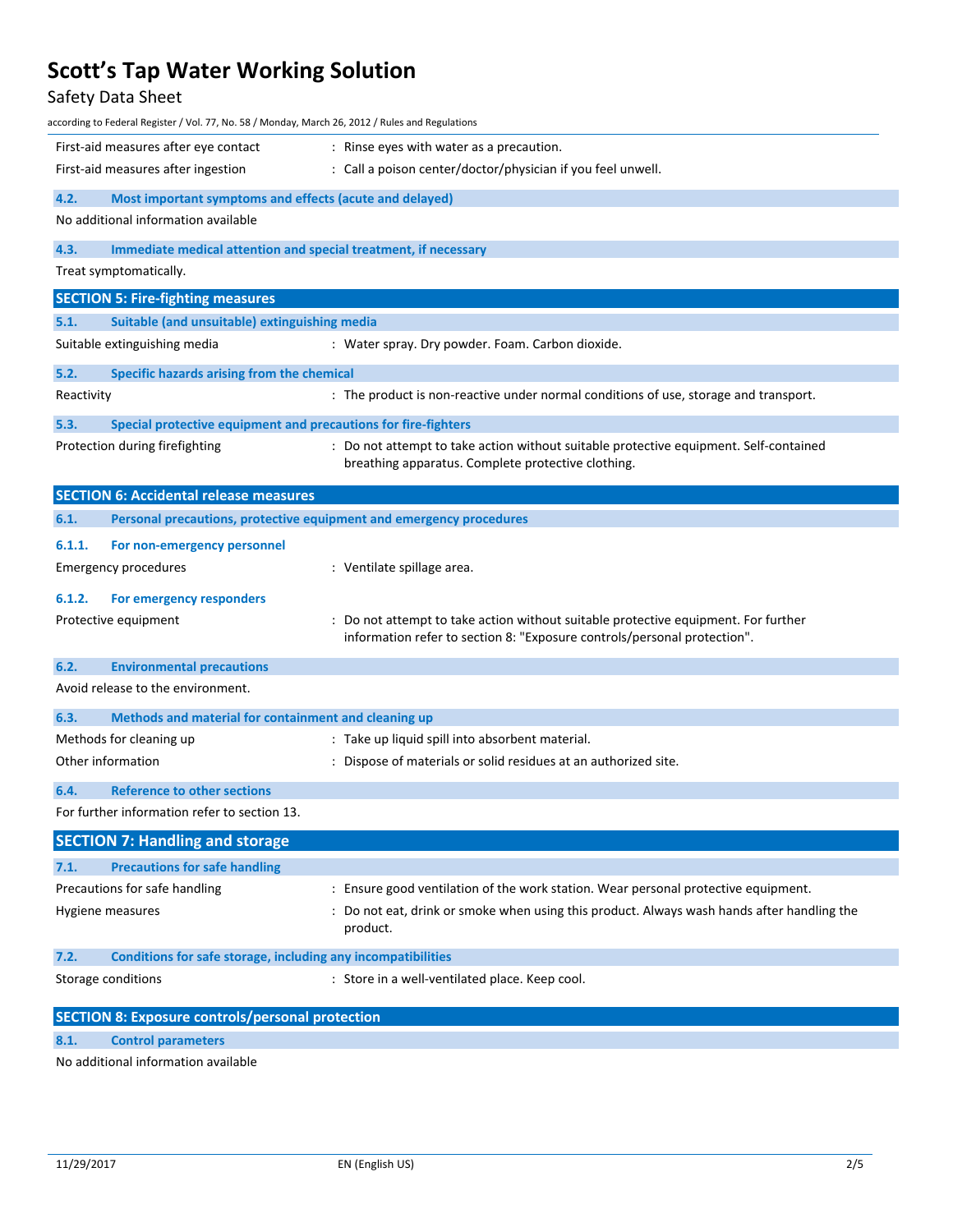## Safety Data Sheet

according to Federal Register / Vol. 77, No. 58 / Monday, March 26, 2012 / Rules and Regulations

## **8.2. Appropriate engineering controls** Appropriate engineering controls : Ensure good ventilation of the work station. Environmental exposure controls : Avoid release to the environment.

**8.3. Individual protection measures/Personal protective equipment**

#### **Hand protection:**

Protective gloves

#### **Eye protection:**

Safety glasses

#### **Skin and body protection:**

Wear suitable protective clothing

### **Respiratory protection:**

In case of insufficient ventilation, wear suitable respiratory equipment

| <b>SECTION 9: Physical and chemical properties</b>            |                     |
|---------------------------------------------------------------|---------------------|
| Information on basic physical and chemical properties<br>9.1. |                     |
| Physical state                                                | : Liquid            |
| Color                                                         | : Colorless         |
| Odor                                                          | : odorless          |
| Odor threshold                                                | : No data available |
| рH                                                            | $: 7.3 - 7.9$       |
| Melting point                                                 | : Not applicable    |
| Freezing point                                                | : No data available |
| <b>Boiling point</b>                                          | : No data available |
| Flash point                                                   | : No data available |
| Relative evaporation rate (butyl acetate=1)                   | : No data available |
| Flammability (solid, gas)                                     | : Not applicable.   |
| Vapor pressure                                                | : No data available |
| Relative vapor density at 20 °C                               | : No data available |
| Relative density                                              | : No data available |
| Solubility                                                    | : No data available |
| Log Pow                                                       | : No data available |
| Auto-ignition temperature                                     | : No data available |
| Decomposition temperature                                     | : No data available |
| Viscosity, kinematic                                          | : No data available |
| Viscosity, dynamic                                            | : No data available |
| <b>Explosion limits</b>                                       | : No data available |
| <b>Explosive properties</b>                                   | : No data available |
| Oxidizing properties                                          | : No data available |

**9.2. Other information**

No additional information available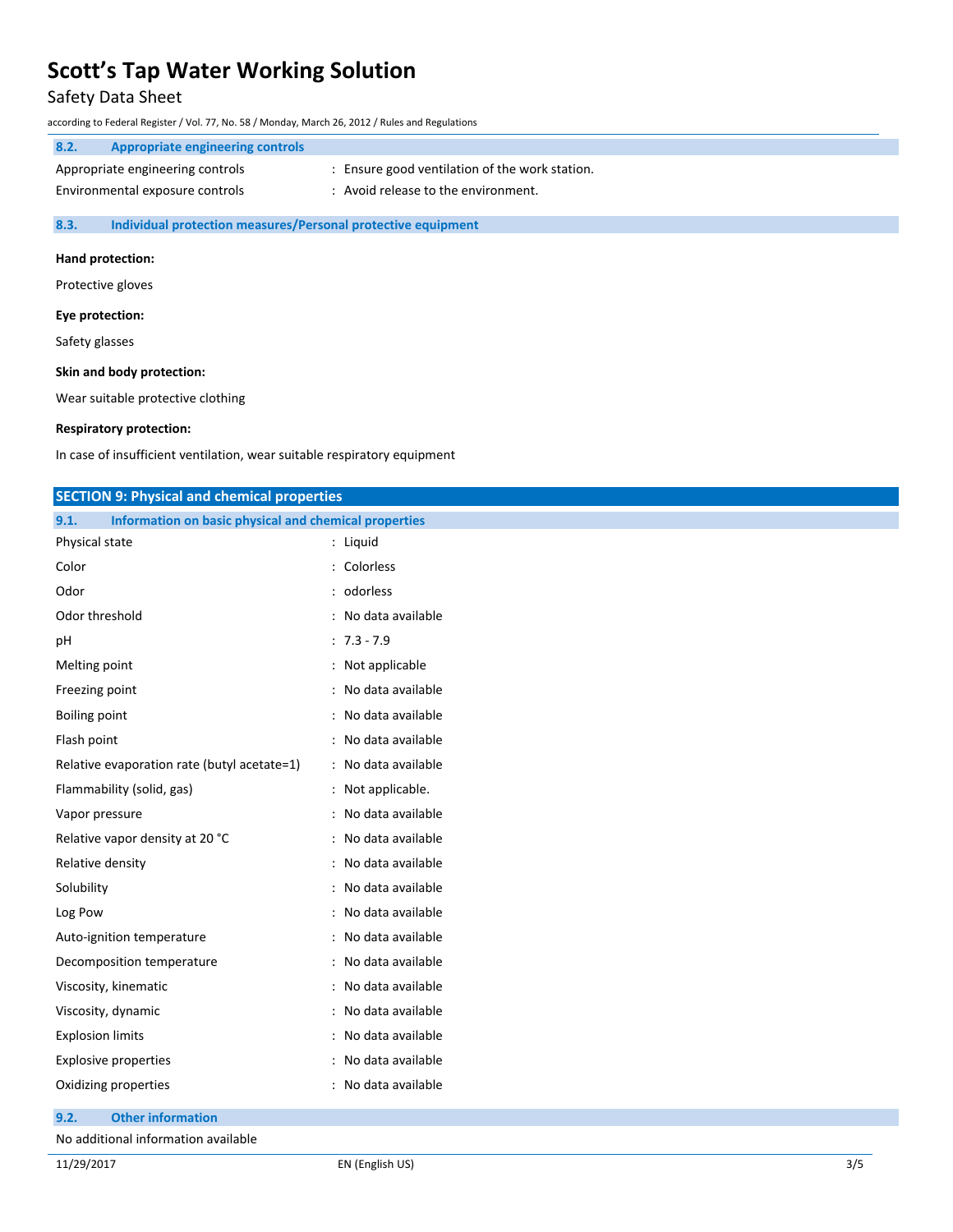## Safety Data Sheet

according to Federal Register / Vol. 77, No. 58 / Monday, March 26, 2012 / Rules and Regulations

## **SECTION 10: Stability and reactivity**

#### **10.1. Reactivity**

The product is non-reactive under normal conditions of use, storage and transport.

### **10.2. Chemical stability**

Stable under normal conditions.

### **10.3. Possibility of hazardous reactions**

No dangerous reactions known under normal conditions of use.

### **10.4. Conditions to avoid**

None under recommended storage and handling conditions (see section 7).

#### **10.5. Incompatible materials**

No additional information available

### **10.6. Hazardous decomposition products**

Under normal conditions of storage and use, hazardous decomposition products should not be produced.

| <b>SECTION 11: Toxicological information</b> |                                      |
|----------------------------------------------|--------------------------------------|
| 11.1.                                        | Information on toxicological effects |

| Acute toxicity                                        | : Not classified |
|-------------------------------------------------------|------------------|
| Skin corrosion/irritation                             | : Not classified |
|                                                       | pH: 7.3 - 7.9    |
| Serious eye damage/irritation                         | : Not classified |
|                                                       | pH: 7.3 - 7.9    |
| Respiratory or skin sensitization                     | Not classified   |
| Germ cell mutagenicity                                | Not classified   |
| Carcinogenicity                                       | Not classified   |
| Reproductive toxicity                                 | Not classified   |
| Specific target organ toxicity – single exposure      | : Not classified |
| Specific target organ toxicity – repeated<br>exposure | : Not classified |
| Aspiration hazard                                     | Not classified   |

| <b>SECTION 12: Ecological information</b> |                                      |                                                                                                                           |  |
|-------------------------------------------|--------------------------------------|---------------------------------------------------------------------------------------------------------------------------|--|
| 12.1.                                     | <b>Toxicity</b>                      |                                                                                                                           |  |
|                                           | Ecology - general                    | : The product is not considered harmful to aquatic organisms or to cause long-term adverse<br>effects in the environment. |  |
| 12.2.                                     | <b>Persistence and degradability</b> |                                                                                                                           |  |
|                                           | No additional information available  |                                                                                                                           |  |
| 12.3.                                     | <b>Bioaccumulative potential</b>     |                                                                                                                           |  |
|                                           | No additional information available  |                                                                                                                           |  |
| 12.4.                                     | <b>Mobility in soil</b>              |                                                                                                                           |  |
| No additional information available       |                                      |                                                                                                                           |  |